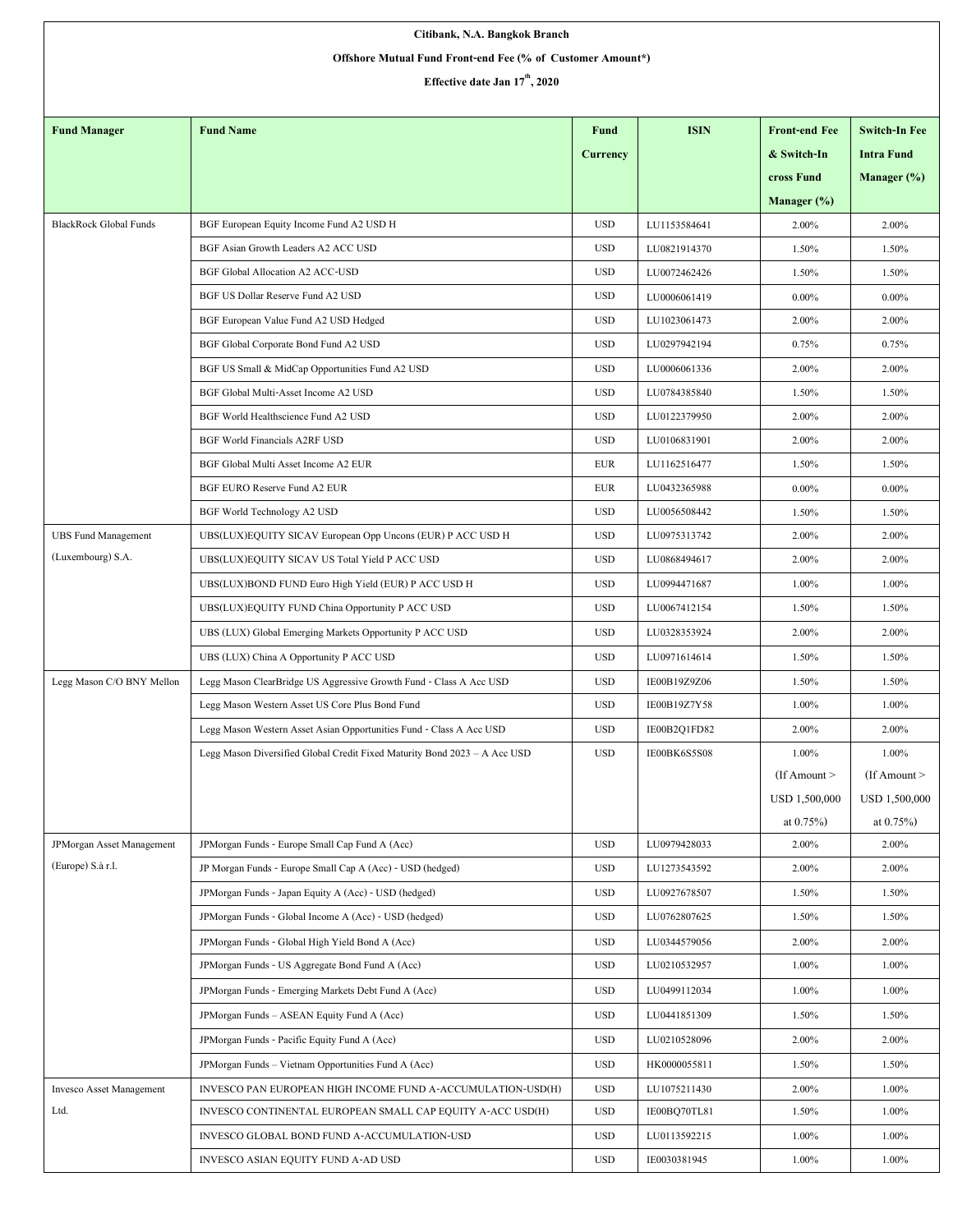|                               | INVESCO GLOBAL LEISURE FUND A - ACCUMULATION - USD                         | <b>USD</b> | LU0052864419 | 1.25%             | 1.00%             |
|-------------------------------|----------------------------------------------------------------------------|------------|--------------|-------------------|-------------------|
|                               | INVESCO CONTINENTAL EUROPEAN SMALL CAP EQUITY FUND A EUR AD                | <b>EUR</b> | IE00BWV0GH19 | 1.50%             | 1.00%             |
|                               | <b>SHARE – EUR</b>                                                         |            |              |                   |                   |
| PIMCO Global Advisors         | PIMCO GIS Income Fund - Class E Acc USD                                    | <b>USD</b> | IE00B7KFL990 | 1.00%             | 1.00%             |
| (Ireland) Limited             | PIMCO GIS Global Bond Fund - Class E Acc USD                               | <b>USD</b> | IE00B11XZ210 | 0.75%             | 0.75%             |
|                               | PIMCO GIS Global High Yield - Class E Acc USD                              | <b>USD</b> | IE00B1D7YM41 | 1.50%             | 1.00%             |
|                               | PIMCO GIS Diversified Income Fund - Class E Acc USD                        | <b>USD</b> | IE00B1D7YK27 | 1.50%             | 1.00%             |
| AllianceBernstein             | AB Emerging Markets Multi Asset Portfolio - Class A USD                    | <b>USD</b> | LU0633140560 | 2.00%             | 2.00%             |
| (Luxembourg) S.à r.l.         | AB Low Volatility Equity Portfolio USD - Class A USD                       | <b>USD</b> | LU0861579265 | 1.50%             | 1.50%             |
|                               | AB American Income Portfolio - Class A2 USD                                | <b>USD</b> | LU0095030564 | 1.00%             | 1.00%             |
|                               | AB Global High Yield Portfolio - Class A2 USD                              | <b>USD</b> | LU0102830865 | 2.00%             | 2.00%             |
|                               | AB SICAV I - Low Volatility Equity Portfolio A EUR H Acc                   | <b>EUR</b> | LU0861579778 | 1.50%             | 1.50%             |
|                               | AB European Equity Portfolio A USD H                                       | <b>USD</b> | LU1035777561 | 2.00%             | 2.00%             |
|                               | AB European Equity Portfolio A EUR                                         | <b>EUR</b> | LU0124675678 | 2.00%             | 2.00%             |
|                               | AB Mortgage Income Portfolio A2 USD                                        | <b>USD</b> | LU1021288185 | 1.00%             | 1.00%             |
|                               | AB American Growth Portfolio A USD                                         | <b>USD</b> | LU0079474960 | 1.50%             | 1.50%             |
|                               | AB Low Volatility Total Return Equity Portfolio A USD                      | <b>USD</b> | LU1934455194 | 1.00%             | 1.00%             |
| Schroder Investment           | Schroder ISF US Small & Mid-Cap Equity                                     | <b>USD</b> | LU0205193047 | 1.50%             | 1.00%             |
| Management (Singapore)        | Schroder ISF Japanese Opportunities Fund                                   | <b>USD</b> | LU0943300680 | 1.50%             | 1.00%             |
| Limited                       | Schroder ISF Asian Equity Yield                                            | <b>USD</b> | LU0188438112 | 2.00%             | 1.00%             |
|                               | Schroder Asian Income USD (Hedged) Acc                                     | <b>USD</b> | SG9999016844 | 1.50%             | 1.00%             |
|                               | Schroder Global Target Return A Acc USD                                    | <b>USD</b> | LU1516354237 | 1.00%             | 1.00%             |
|                               | Schroder SSF Fixed Maturity Bond 2023 A Acc USD                            | <b>USD</b> | LU1947548258 | 1.00%             | 1.00%             |
|                               | Schroder ISF Global Credit Income                                          | <b>USD</b> | LU1737068558 | 0.75%             | 0.75%             |
| Franklin Templeton Investment | Franklin NextStep Stable Growth Fund                                       | <b>USD</b> | LU1350350259 | 1.50%             | 1.00%             |
| (Asia) Ltd                    | Franklin NextStep Balance Growth Fund                                      | <b>USD</b> | LU1350350846 | 1.50%             | 1.00%             |
|                               | Franklin NextStep Dynamic Growth Fund                                      | <b>USD</b> | LU1350351653 | 1.50%             | 1.00%             |
|                               | Templeton Emerging Markets Smaller Companies Fund                          | <b>USD</b> | LU0300738514 | 2.00%             | 1.00%             |
|                               | Franklin Technology Fund                                                   | <b>USD</b> | LU0109392836 | 2.00%             | 1.00%             |
| Allianz Global Investors Asia | Allianz Global Artificial Intelligence AT USD                              | <b>USD</b> | LU1548497426 | 2.00%             | 2.00%             |
| Pacific Limited               | Allianz Dynamic Asian High Yield Bond AT USD                               | <b>USD</b> | LU1543697327 | 1.00%             | 1.00%             |
|                               | Allianz Income and Growth AT USD                                           | <b>USD</b> | LU0689472784 | 1.00%             | 1.00%             |
|                               | Allianz Income and Growth AT EUR H                                         | <b>EUR</b> | LU1070113664 | 1.00%             | 1.00%             |
|                               | Allianz Thematica AT USD                                                   | <b>USD</b> | LU1917777945 | 1.50%             | 1.50%             |
| <b>Fidelity International</b> | Fidelity Funds - Asian High Yield Fund A Acc USD                           | <b>USD</b> | LU0286668453 | 1.00%             | 1.00%             |
|                               | Fidelity Funds - China High Yield Fund A Acc USD                           | <b>USD</b> | LU1313547462 | 1.00%             | 1.00%             |
|                               | Fidelity Funds - Emerging Markets Fund A Acc USD                           | <b>USD</b> | LU0261950470 | 2.00%             | 1.00%             |
|                               | Fidelity Funds - Global Dividend Fund A Acc USD                            | <b>USD</b> | LU0772969993 | 1.50%             | 1.00%             |
|                               | Fidelity Funds - Global Technology Fund A Acc USD                          | <b>USD</b> | LU1046421795 | 1.00%             | 1.00%             |
| Aberdeen Standard Investment  | Aberdeen Standard SICAV I - Global Bond Fixed Maturity 2023 Fund A Acc USD | <b>USD</b> | LU2004512799 | 1.00%             | 1.00%             |
| Luxembourg S.A.               |                                                                            |            |              | $($ If Amount $>$ | $($ If Amount $>$ |
|                               |                                                                            |            |              | USD 1,500,000     | USD 1,500,000     |
|                               |                                                                            |            |              | at $0.75%$        | at $0.75%$        |